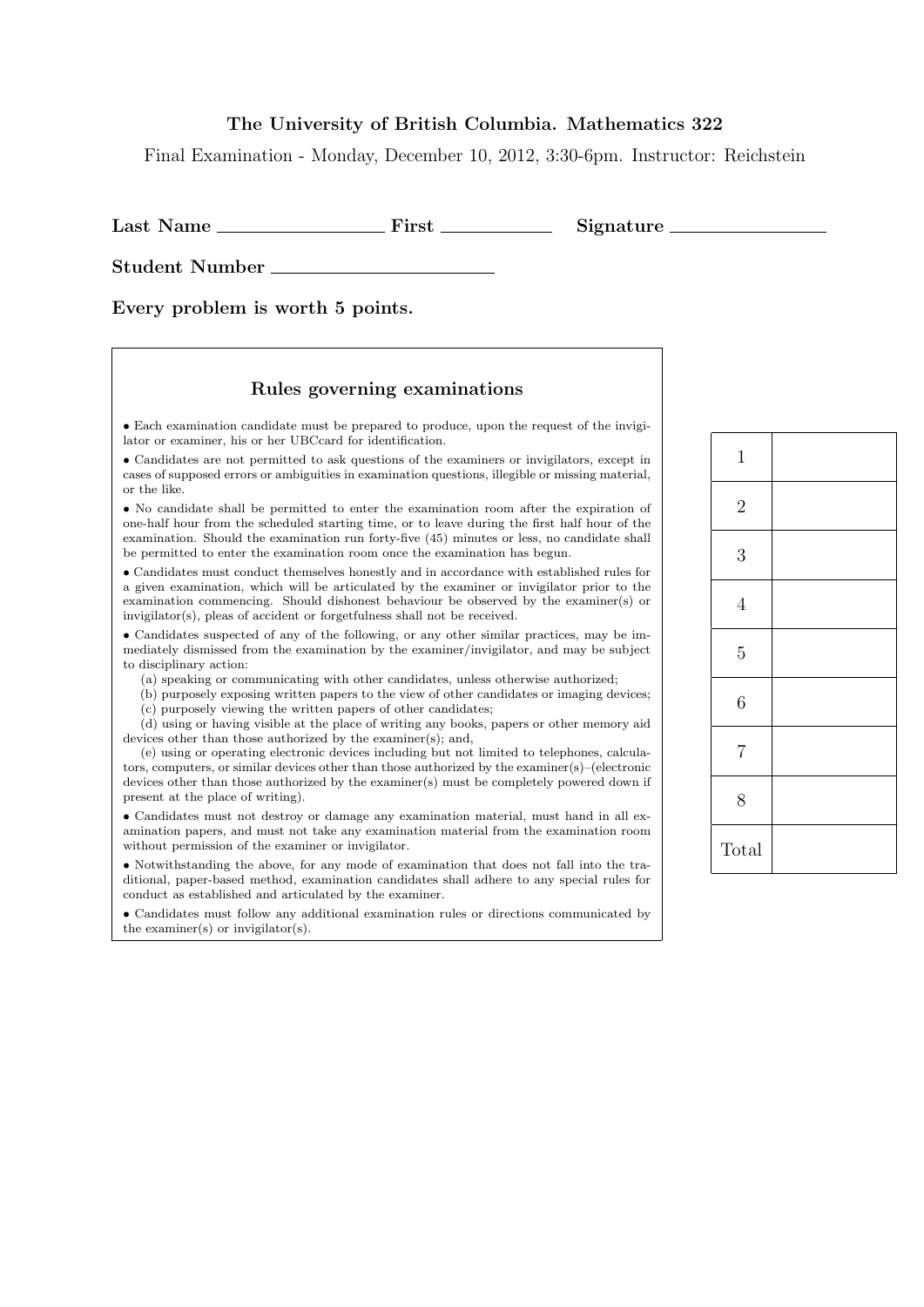**Problem 1:** Let  $f_1: A \to B$  and  $f_2: B \to C$  be homomorphisms of groups. (a) Show that the composition  $f: A \to C$  defined by

$$
f(a) = f_2(f_1(a))
$$

for every  $a \in A$ , is also a homomorphism.

(b) If f is an isomorphism, can we conclude that both  $f_1$  and  $f_2$  are isomorphisms? If so, give a proof; if not, give a counterexample.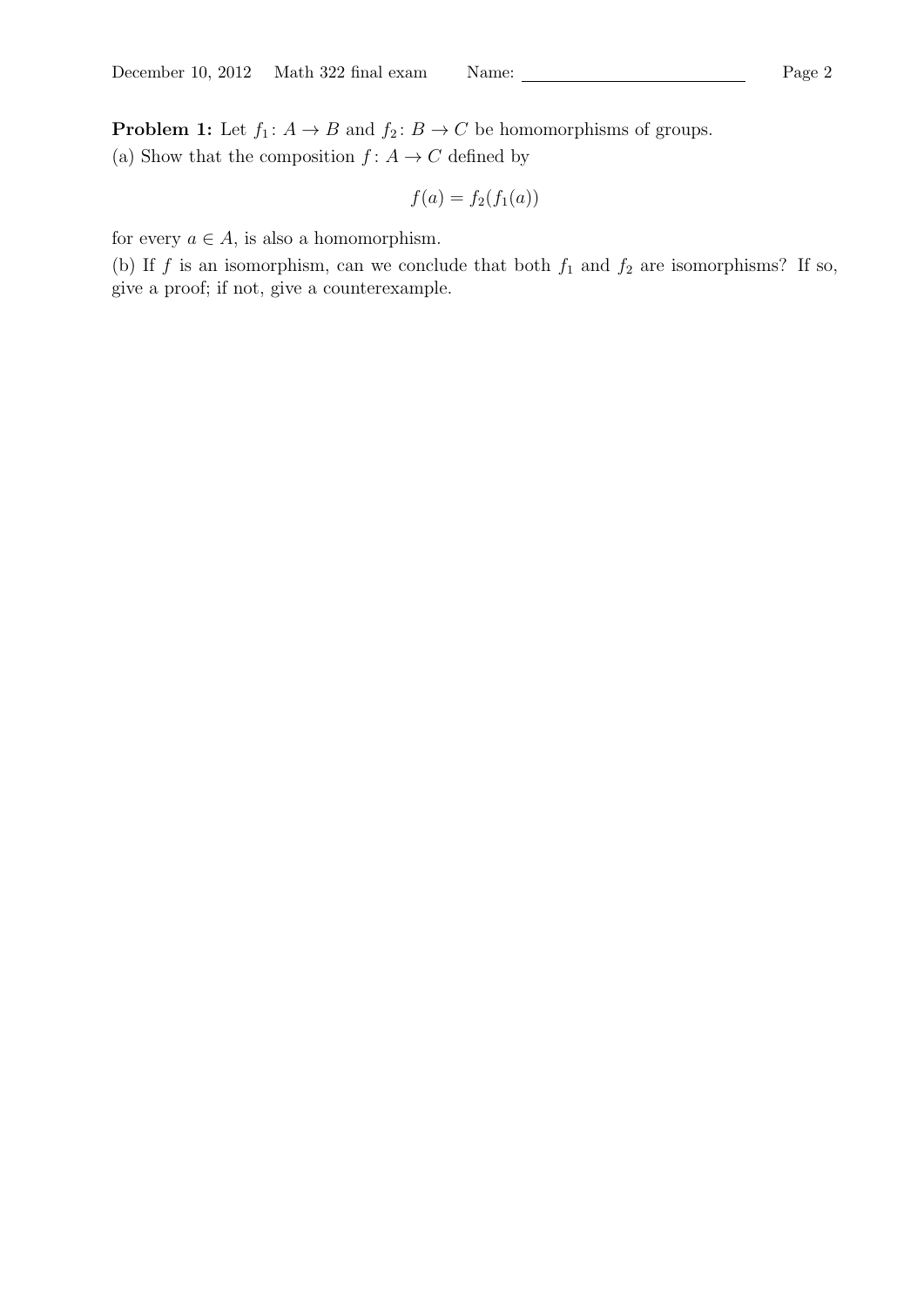**Problem 2:** Let G be a group and  $H$ , K be subgroups of G. The product  $HK$  of H and K is defined as  $\{hk \mid h \in H, k \in K\}.$ 

(a) Show that if  $H$  is normal in  $G$  then  $HK$  is a subgroup of  $G$ .

(b) Show that if  $|H| \cdot |K| > |G|$  then  $H \cap K \neq \{e\}$ . Here H and K are not assumed to be normal in G.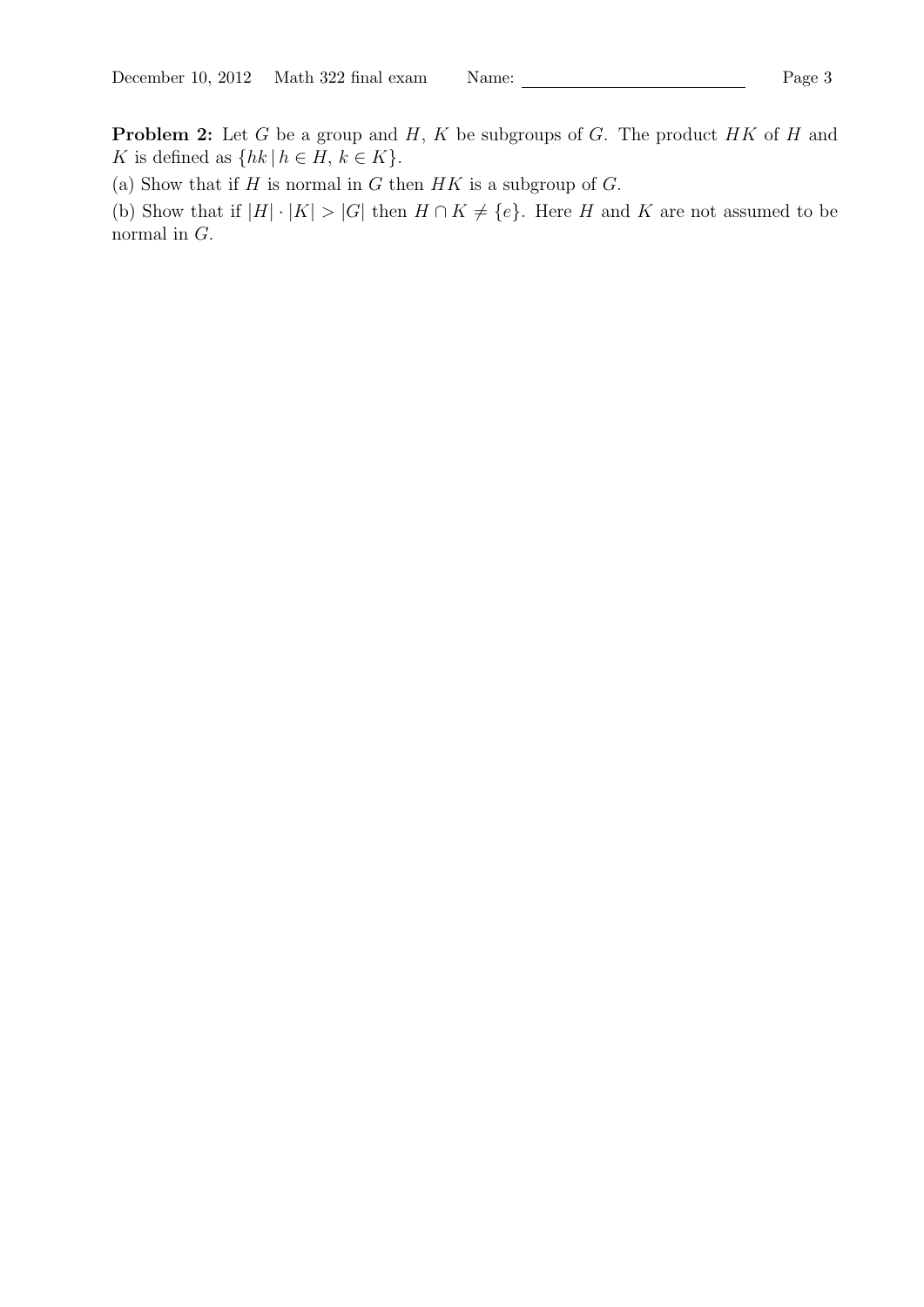**Problem 3:** Let G be a group,  $Z(G)$  be the center of G and g be an element of G. Suppose that  $C_G(g) = Z(G)$  for some element  $g \in G$ . (Here as usual,  $C_G(g) = \{h \in G \mid gh = hg\}$ denotes the centralizer of g in G.) Show that then (a)  $g \in Z(G)$  and (b) G is abelian.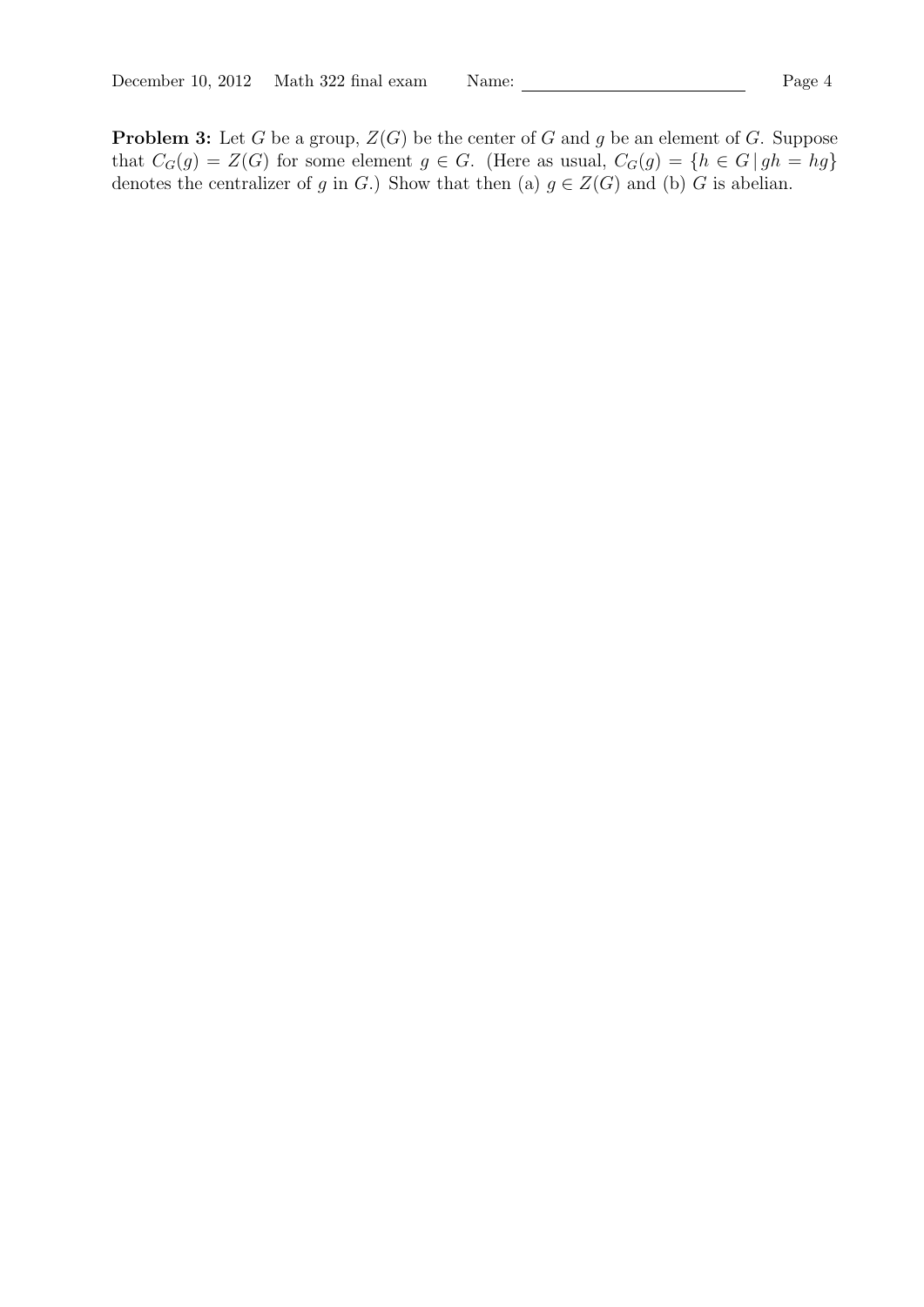**Problem 4:** Let  $f: G \to H$  be a surjective homomorphism. Assume  $|G| = 8|H|$ . Show that (a) if P is a Sylow 2-subgroup of G then  $f(P)$  is a Sylow 2-subgroup of H.

(b) Conversely, show that every Sylow 2-subgroup  $Q$  of  $H$  is of the form  $f(P)$  for some Sylow 2-subgroup  $P$  of  $G$ .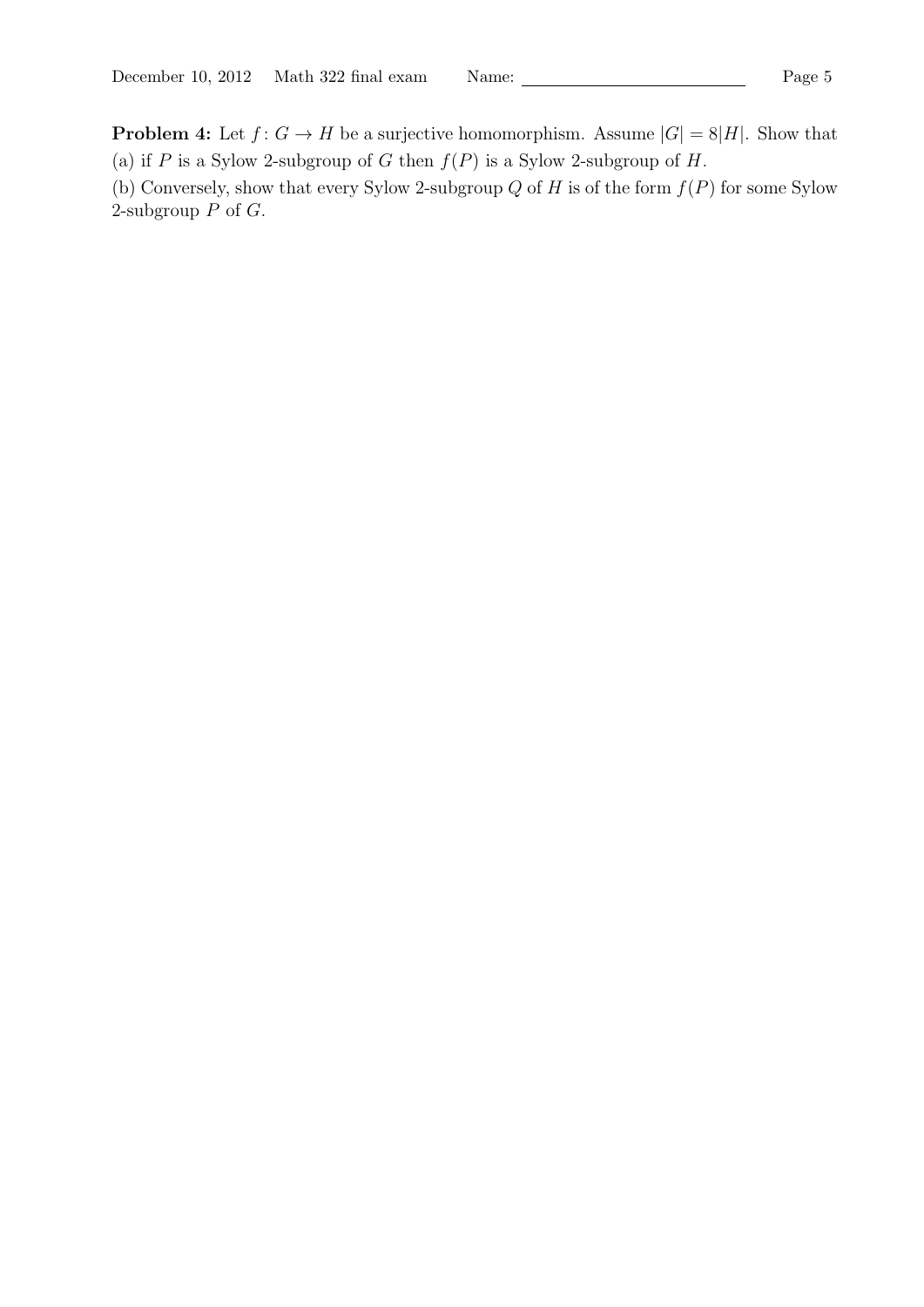**Problem 5:** Let  $G$  be a finite group and  $N$  be a normal subgroup of  $G$  of index  $d$ . (Recall that this means that  $d =$  $|G|$  $|N|$ .) If  $p$  is a prime and  $d$  is not divisible by  $p$ , show that every Sylow  $p$ -subgroup of  $G$  is contained in  $N$ .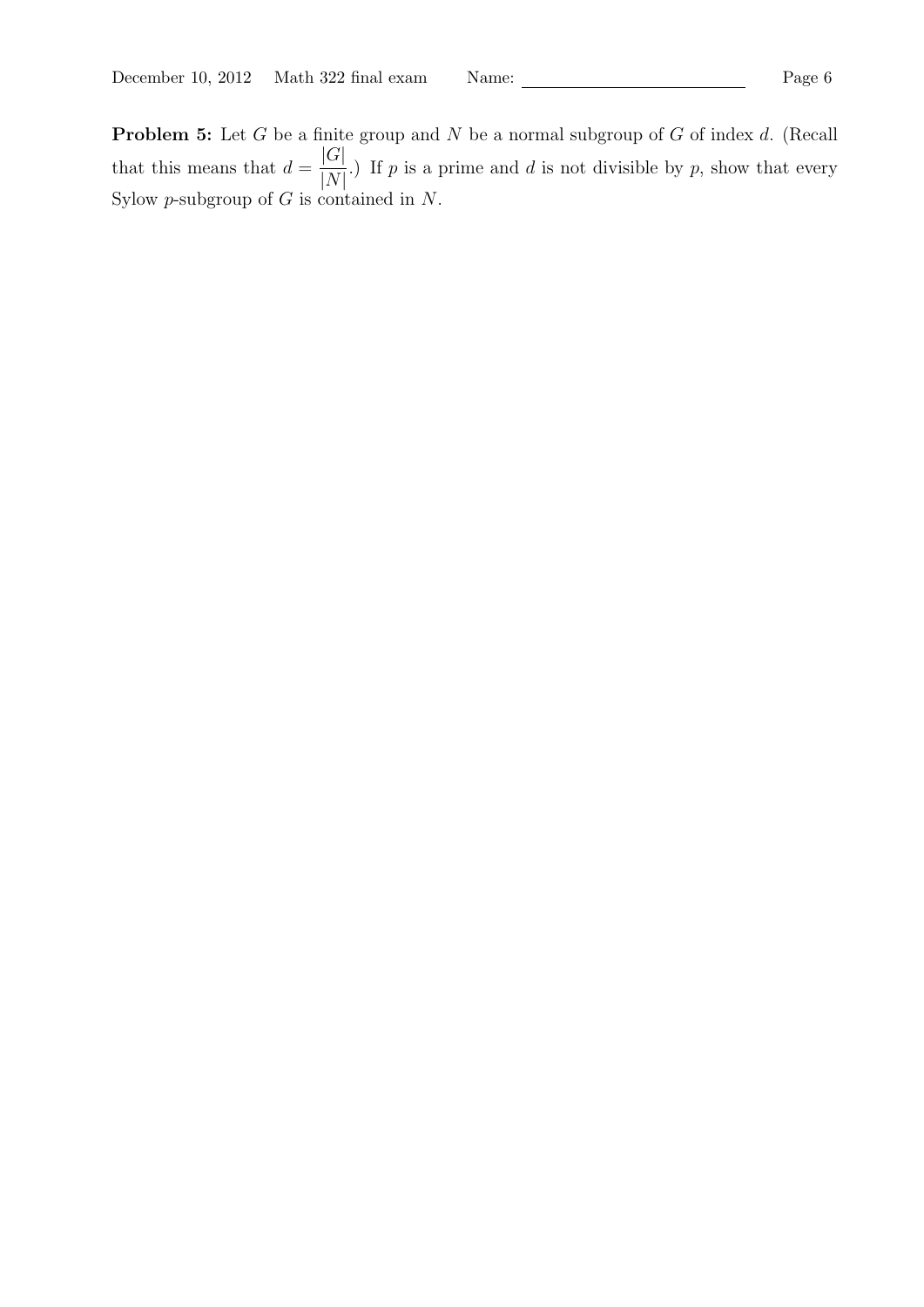**Problem 6:** How many Sylow 5-subgroups does the alternating group  $A_5$  have?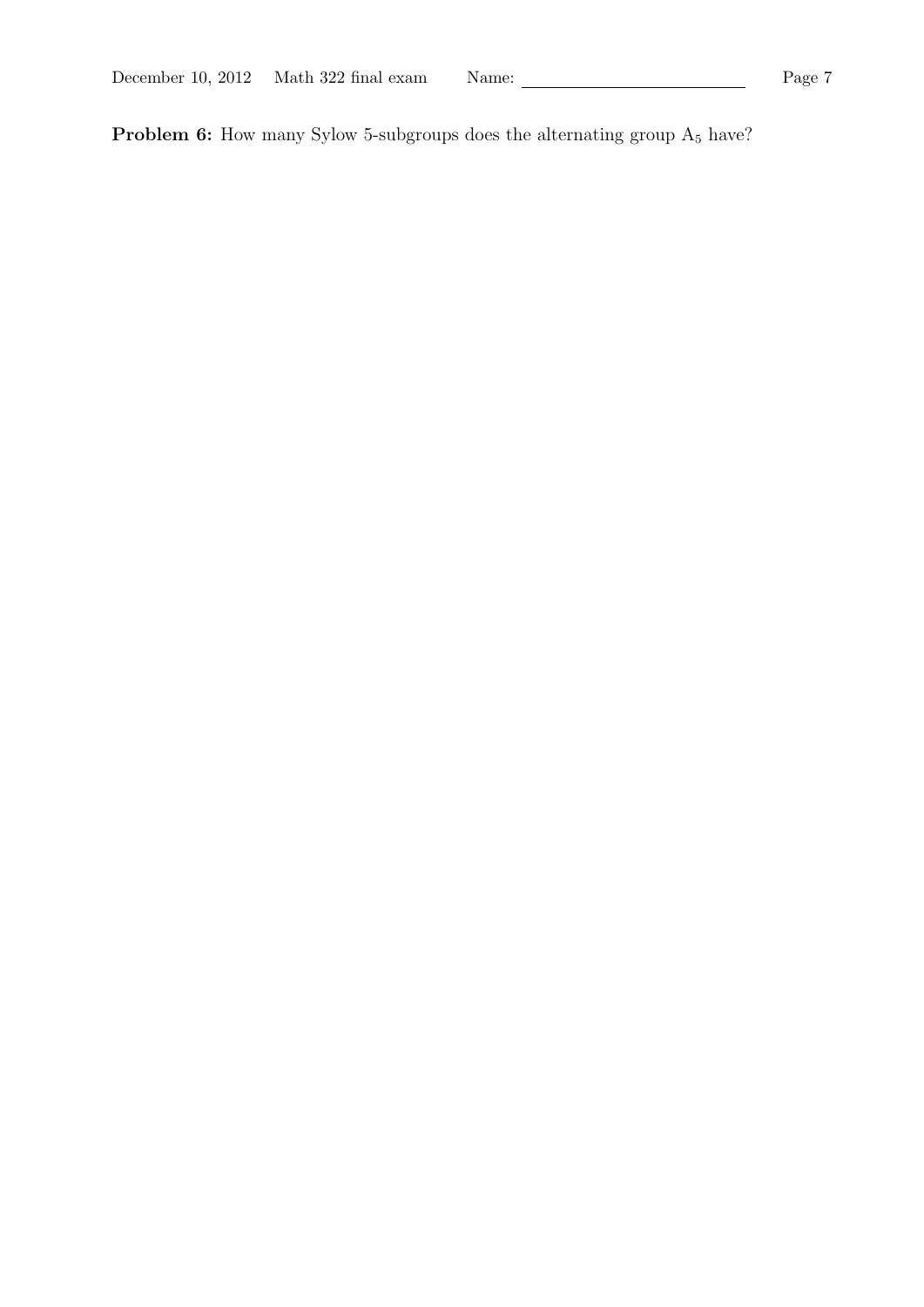**Problem 7:** How many abelian groups G of order  $3^{50}$  are there (up to isomorphism), with the property that  $a^9 = 1$  for every  $a \in G$ ?